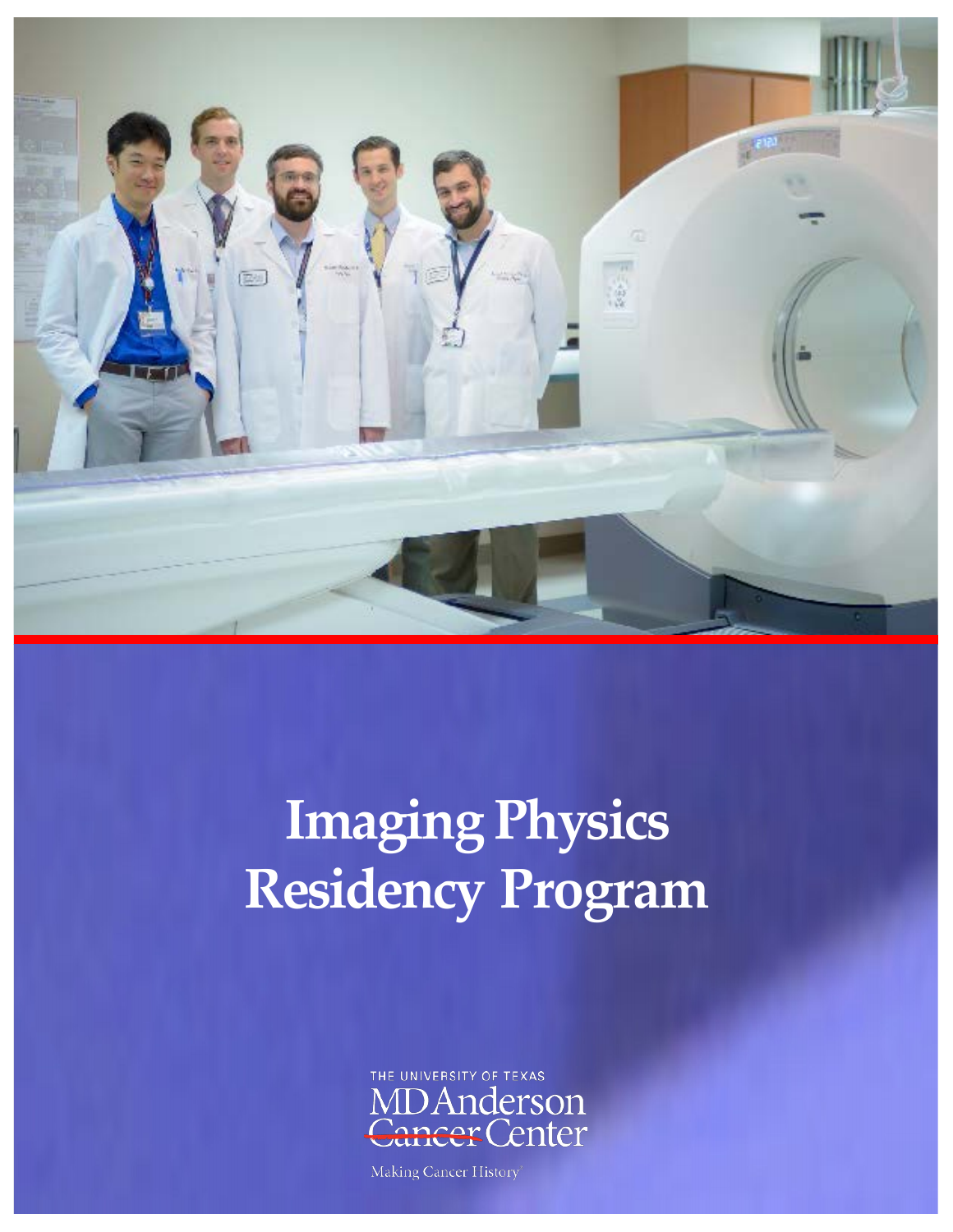## **Program Overview**

The Residency Program is a two-year clinical training experience at The University of Texas MD Anderson Cancer Center for medical physicists who intend to work in Imaging Physics and wish to qualify for examination by the American Board of Radiology, the American Board of Medical Physics, or the American Board of Science in Nuclear Medicine.

The program is accredited by the Commission on Accreditation of Medical Physics Education Programs, Inc. (CAMPEP).

# **Program Objective**

The objective of the residency program is to provide structured clinical

medical imaging physics training and experience to those wishing to practice professional imaging physics. Residents, working under the supervision of Board Certified medical physicists, will participate in the breadth of routine clinical duties of a medical imaging physicist. The resident will gain experience with the full range of state-of-the-art medical imaging equipment. At the conclusion of the program the resident will demonstrate competency in:

- Evaluating radiological and medical nuclear imaging equipment performance
- Developing quality control procedures
- Estimating and monitoring patient radiation doses
- Monitoring a radiation safety program
- Investigating abnormal radiation exposures
- Providing consultation on MRI safety
- Consulting on imaging problems, quality, and artifacts
- Providing consultation regarding technical aspects of equipment purchase
- Planning for the purchase of equipment, site preparation and testing
- Providing in-service instruction regarding radiation safety and imaging physics
- Performing clinical investigation in medical imaging physics

Residents also participate in seminars, colloquia, clinical rounds, and other educational opportunities.

# **Admissions**

Preference is given to candidates who graduated from CAMPEP-accredited medical physics graduate

programs. However, candidates from related fields who graduated from a CAMPEP-accredited certificate program are also encouraged to apply.

- For the Hybrid Pathway, a PhD. or equivalent degree is required.
- On average, two residents will be recruited each year
- Once accepted, candidates must obtain a temporary license to practice professional medical physics from The State of Texas.



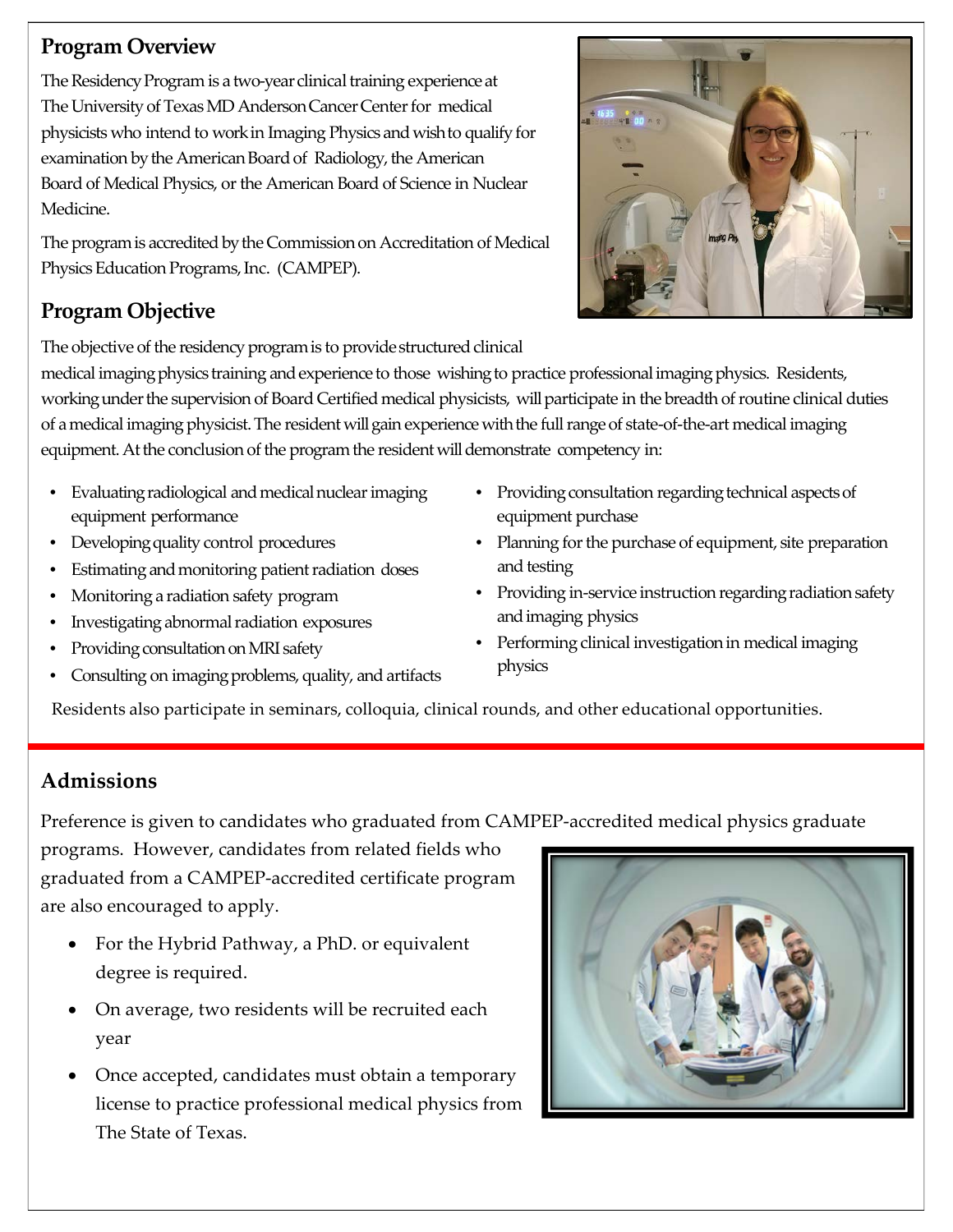# **Hybrid Pathway**

We are recruiting highly motivated young scientists who aspire to be among the best academic medical physicists, able to complete their clinical residency training while simultaneously pursuing a focused research program. Medical Physics Fellow resident positions (hybrid pathway) are available in our CAMPEP approved Residency Program in the Department of Imaging Physics at The University of Texas M.D. Anderson Cancer Center.

This 3-year program is a unique opportunity for high-caliber, promising medical physics Ph.D. graduates to continue a trajectory toward becoming a Qualified Medical Physicist (QMP) working in an academic environment. The goal of the program is to create the next generation of leaders in medical imaging physics.



Dr. Jimenez inspecting a state-of-the-art biological irradiator that permits image-guided radiation therapy of small animals using built-in CT and bioluminescence imaging.

During the 3-year appointment, the Fellow will receive 2 years of full-time equivalent clinical training while performing 1 full-time equivalent year of research. This will meet the American Board of Radiology requirement for Parts II and III of the examination process while the Fellow continuous to advance as a scientist academically.

The Program provides structured clinical medical imaging physics training and experience. Fellows participate in the routine clinical duties of a medical imaging physicist, through rotations including general radiography, angiography and fluoroscopy, CT, nuclear medicine/PET, MR, Ultrasound, breast imaging, and imaging informatics, as well as outside rotations in renowned hospitals in the Texas Medical Center (TMC). Fellows will work under the supervision of 26 board-certified medical physicists, including 20 physicists at the MD Anderson and 6 physicists at the TMC (for outside rotations), on a wide variety of state-of-the-art imaging equipment and procedures. Other support includes attendance at scientific meetings and participation in specialized training opportunities. For research, each Fellow is matched with a dedicated member of the MD Anderson faculty who serves as their research mentor. This relationship is based upon a mutual interest in an area of research in biomedical imaging.